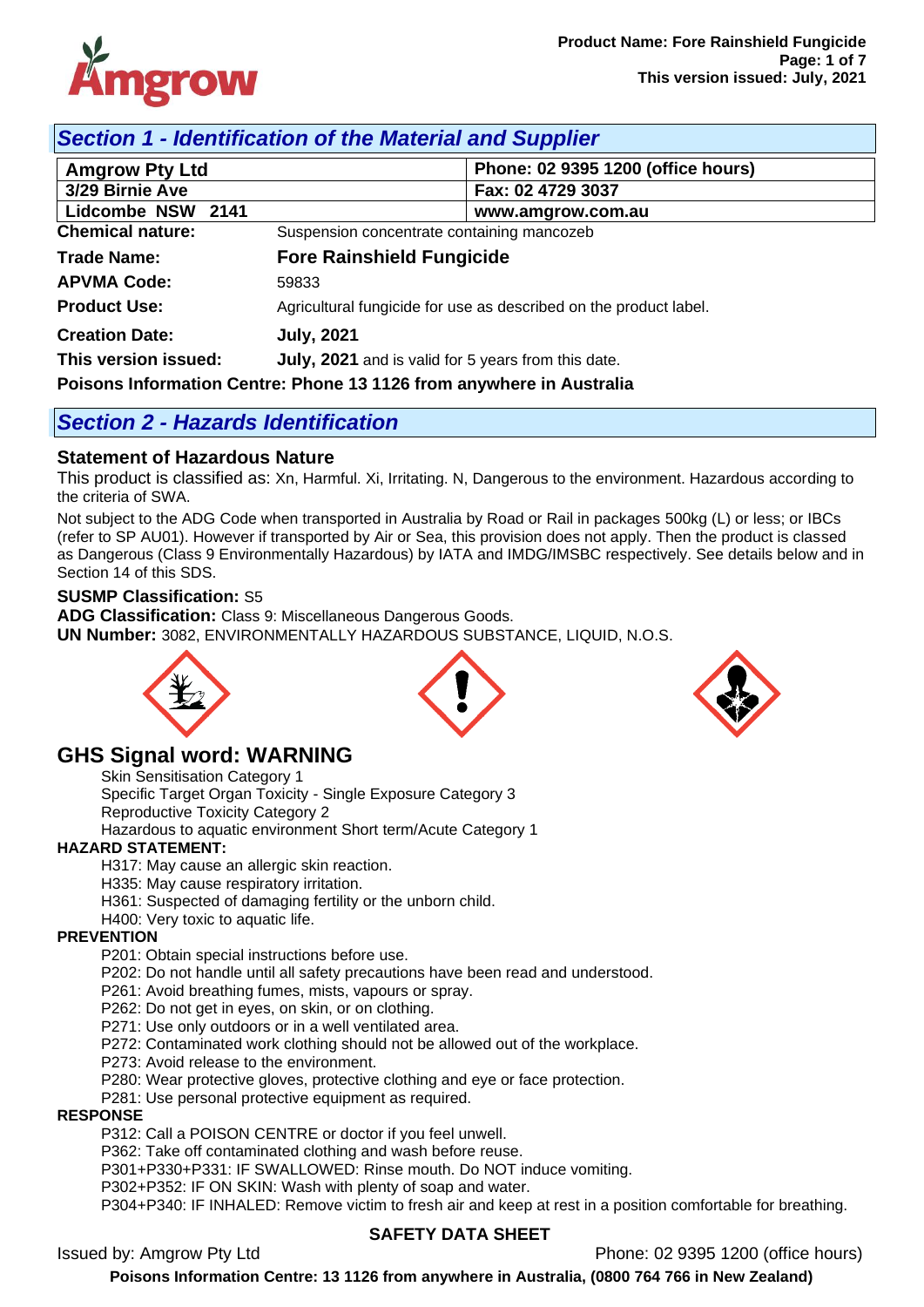

P308+P313: If exposed or concerned: Get medical advice.

P333+P313: If skin irritation or rash occurs: Get medical advice.

P391: Collect spillage.

P370+P378: In case of fire, use carbon dioxide, dry chemical, foam, water fog. Alcohol resistant foam is the preferred firefighting medium but, if it is not available, normal foam can be used.

#### **STORAGE**

P405: Store locked up.

P403+P233: Store in a well-ventilated place. Keep container tightly closed.

#### **DISPOSAL**

P501: Dispose of contents and containers as specified on the registered label.

#### *Emergency Overview*

**Physical Description & Colour: Blue/green liquid.** 

#### **Odour:** Sulphurous odour.

**Major Health Hazards:** Mancozeb is practically nontoxic orally with reported oral LD<sub>50</sub> of more than 5000 to more than 11,200 mg/kg in rats. Dermally it is also practically nontoxic, with reported dermal  $LD_{50}$  values of more than 10,000 mg/kg in rats, and more than 5000 mg/kg in rabbits. It is a mild skin irritant and sensitizer, and a mild to moderate eye irritant in rabbits. Workers with occupational exposure to Mancozeb have developed sensitization rashes. Possible risk of harm to the unborn child.

## *Section 3 - Composition/Information on Ingredients*

| Ingredients                     | <b>CAS No</b> | Conc, g/L | TWA $(mg/m^3)$ STEL $(mg/m^3)$ |         |
|---------------------------------|---------------|-----------|--------------------------------|---------|
| Mancozeb                        | 8018-01-7     | 480       | not set                        | not set |
| Other non hazardous ingredients | secret        | to 1 L    | not set                        | not set |
| ____                            |               |           |                                |         |

This is a commercial product whose exact ratio of components may vary slightly. Minor quantities of other non hazardous ingredients are also possible.

The SWA TWA exposure value is the average airborne concentration of a particular substance when calculated over a normal 8 hour working day for a 5 day working week. The STEL (Short Term Exposure Limit) is an exposure value that may be equalled (but should not be exceeded) for no longer than 15 minutes and should not be repeated more than 4 times per day. There should be at least 60 minutes between successive exposures at the STEL. The term "peak "is used when the TWA limit, because of the rapid action of the substance, should never be exceeded, even briefly.

## *Section 4 - First Aid Measures*

#### **General Information:**

You should call The Poisons Information Centre if you feel that you may have been poisoned, burned or irritated by this product. The number is 13 1126 from anywhere in Australia (0800 764 766 in New Zealand) and is available at all times. Have this SDS with you when you call.

**Inhalation:** If irritation occurs, contact a Poisons Information Centre, or call a doctor. Remove source of contamination or move victim to fresh air. If breathing is difficult, oxygen may be beneficial if administered by trained personnel, preferably on a doctor's advice. In severe cases, symptoms of pulmonary oedema can be delayed up to 48 hours after exposure.

**Skin Contact:** Irritation is unlikely. However, if irritation does occur, flush with lukewarm, gently flowing water for 5 minutes or until chemical is removed.

**Eye Contact:** No effects expected. If irritation does occur, flush contaminated eye(s) with lukewarm, gently flowing water for 5 minutes or until the product is removed. Obtain medical advice if irritation becomes painful or lasts more than a few minutes. Take special care if exposed person is wearing contact lenses.

**Ingestion:** If product is swallowed or gets in mouth, do NOT induce vomiting; wash mouth with water and give some water to drink. If symptoms develop, or if in doubt contact a Poisons Information Centre or a doctor.

### *Section 5 - Fire Fighting Measures*

**Fire and Explosion Hazards**: The major hazard in fires is usually inhalation of heated and toxic or oxygen deficient (or both), fire gases. There is little risk of an explosion from this product if commercial quantities are involved in a fire.

This product is likely to decompose only after heating to dryness, followed by further strong heating.

Fire decomposition products from this product may be toxic if inhaled. Take appropriate protective measures. **Extinguishing Media:** In case of fire, use carbon dioxide, dry chemical, foam or water fog. Alcohol resistant foam is the preferred firefighting medium but, if it is not available, normal foam can be used. Try to contain spills, minimise spillage entering drains or water courses.

### **SAFETY DATA SHEET**

Issued by: Amgrow Pty Ltd Phone: 02 9395 1200 (office hours)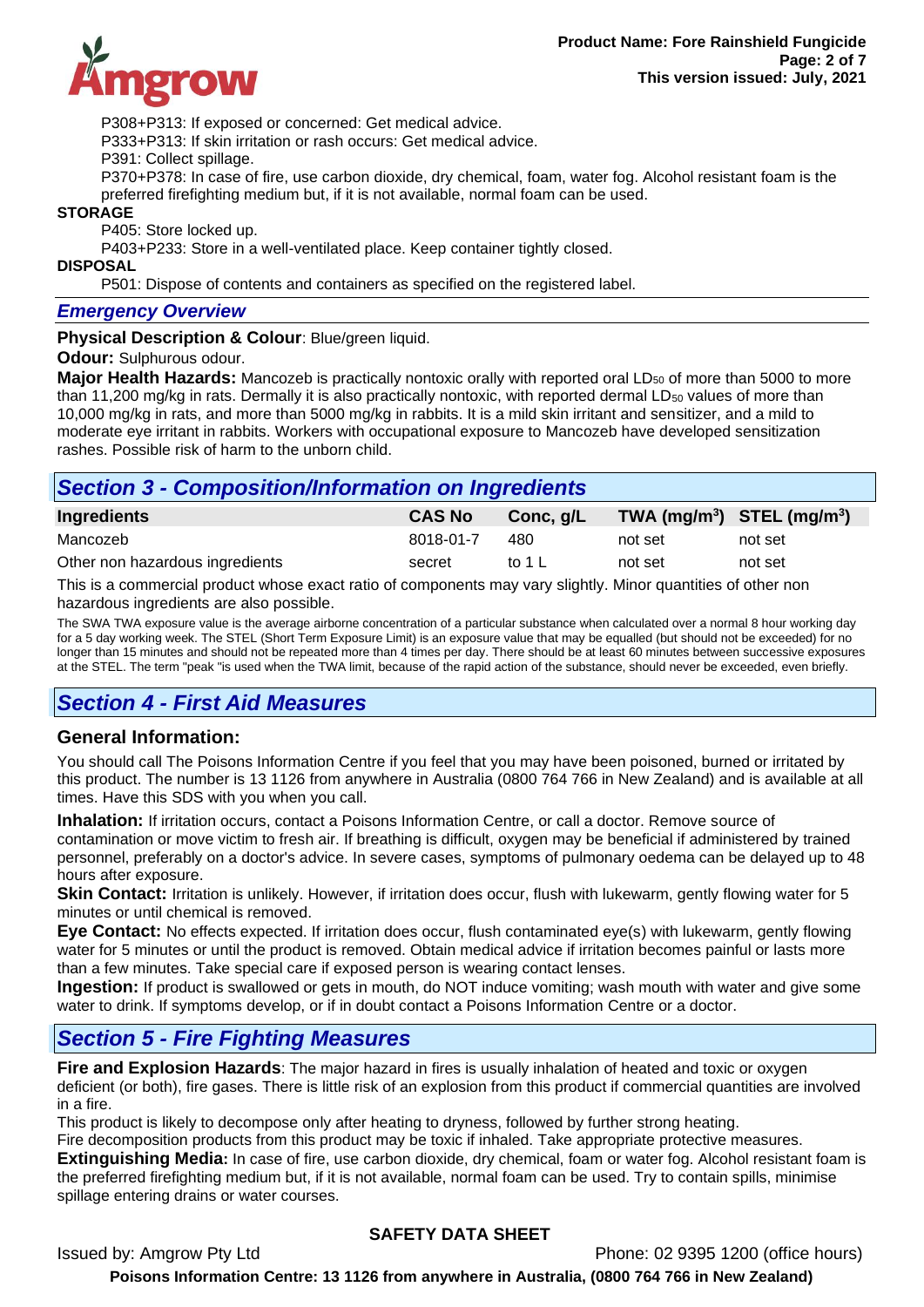

**Fire Fighting:** If a significant quantity of this product is involved in a fire, call the fire brigade. There is little danger of a violent reaction or explosion if significant quantities of this product are involved in a fire. Recommended personal protective equipment is full fire kit and breathing apparatus.

| Flash point:                     | Not flammable. |
|----------------------------------|----------------|
| <b>Upper Flammability Limit:</b> | Does not burn. |
| <b>Lower Flammability Limit:</b> | Does not burn. |
| <b>Autoignition temperature:</b> | Does not burn. |
| <b>Flammability Class:</b>       | Does not burn. |

## *Section 6 - Accidental Release Measures*

**Accidental release:** In the event of a major spill, prevent spillage from entering drains or water courses. Wear full protective clothing including eye/face protection. All skin areas should be covered. See below under Personal Protection regarding Australian Standards relating to personal protective equipment. No special recommendations for clothing materials. Eye/face protective equipment should comprise as a minimum, protective goggles. If there is a significant chance that vapours or mists are likely to build up in the cleanup area, we recommend that you use a respirator. Usually, no respirator is necessary when using this product. However, if you have any doubts consult the Australian Standard mentioned below (section 8).

Stop leak if safe to do so, and contain spill. Absorb onto sand, vermiculite or other suitable absorbent material. If spill is too large or if absorbent material is not available, try to create a dike to stop material spreading or going into drains or waterways. Because of the environmentally hazardous nature of this product, special care should be taken to restrict release to waterways or drains. Sweep up and shovel or collect recoverable product into labelled containers for recycling or salvage, and dispose of promptly. Recycle containers wherever possible after careful cleaning. Refer to product label for specific instructions. After spills, wash area preventing runoff from entering drains. If a significant quantity of material enters drains, advise emergency services. Full details regarding disposal of used containers, spillage and unused material may be found on the label. If there is any conflict between this SDS and the label, instructions on the label prevail. Ensure legality of disposal by consulting regulations prior to disposal. Thoroughly launder protective clothing before storage or re-use. Advise laundry of nature of contamination when sending contaminated clothing to laundry.

## *Section 7 - Handling and Storage*

**Handling:** Keep exposure to this product to a minimum, and minimise the quantities kept in work areas. Check Section 8 of this SDS for details of personal protective measures, and make sure that those measures are followed. The measures detailed below under "Storage" should be followed during handling in order to minimise risks to persons using the product in the workplace. Also, avoid contact or contamination of product with incompatible materials listed in Section 10.

**Storage:** This product is a Scheduled Poison. Observe all relevant regulations regarding sale, transport and storage of this schedule of poison. Check packaging - there may be further storage instructions on the label.

## *Section 8 - Exposure Controls and Personal Protection*

The following Australian Standards will provide general advice regarding safety clothing and equipment:

Respiratory equipment: **AS/NZS 1715**, Protective Gloves: **AS 2161**, Occupational Protective Clothing: AS/NZS 4501 set 2008, Industrial Eye Protection: **AS1336** and **AS/NZS 1337**, Occupational Protective Footwear: **AS/NZS2210**. Exposure limits have not been established by SWA for any of the significant ingredients in this product.

The ADI for Mancozeb is set at 0.006mg/kg/day. The corresponding NOEL is set at 0.6mg/kg/day. ADI means Acceptable Daily Intake; NOEL means No-observable-effect-level. Data from Australian ADI List, June 2014.

No special equipment is usually needed when occasionally handling small quantities. The following instructions are for bulk handling or where regular exposure in an occupational setting occurs without proper containment systems. **Ventilation:** This product should only be used where there is ventilation that is adequate to keep exposure below the TWA levels. If necessary, use a fan.

**Eye Protection:** Eye protection such as protective glasses or goggles is recommended when this product is being used.

**Skin Protection:** If you believe you may have a sensitisation to this product or any of its declared ingredients, you should prevent skin contact by wearing impervious gloves, clothes and, preferably, apron. Make sure that all skin areas are covered. See below for suitable material types.

**Protective Material Types:** We suggest that protective clothing be made from the following materials: PVC.

### **SAFETY DATA SHEET**

Issued by: Amgrow Pty Ltd Phone: 02 9395 1200 (office hours) **Poisons Information Centre: 13 1126 from anywhere in Australia, (0800 764 766 in New Zealand)**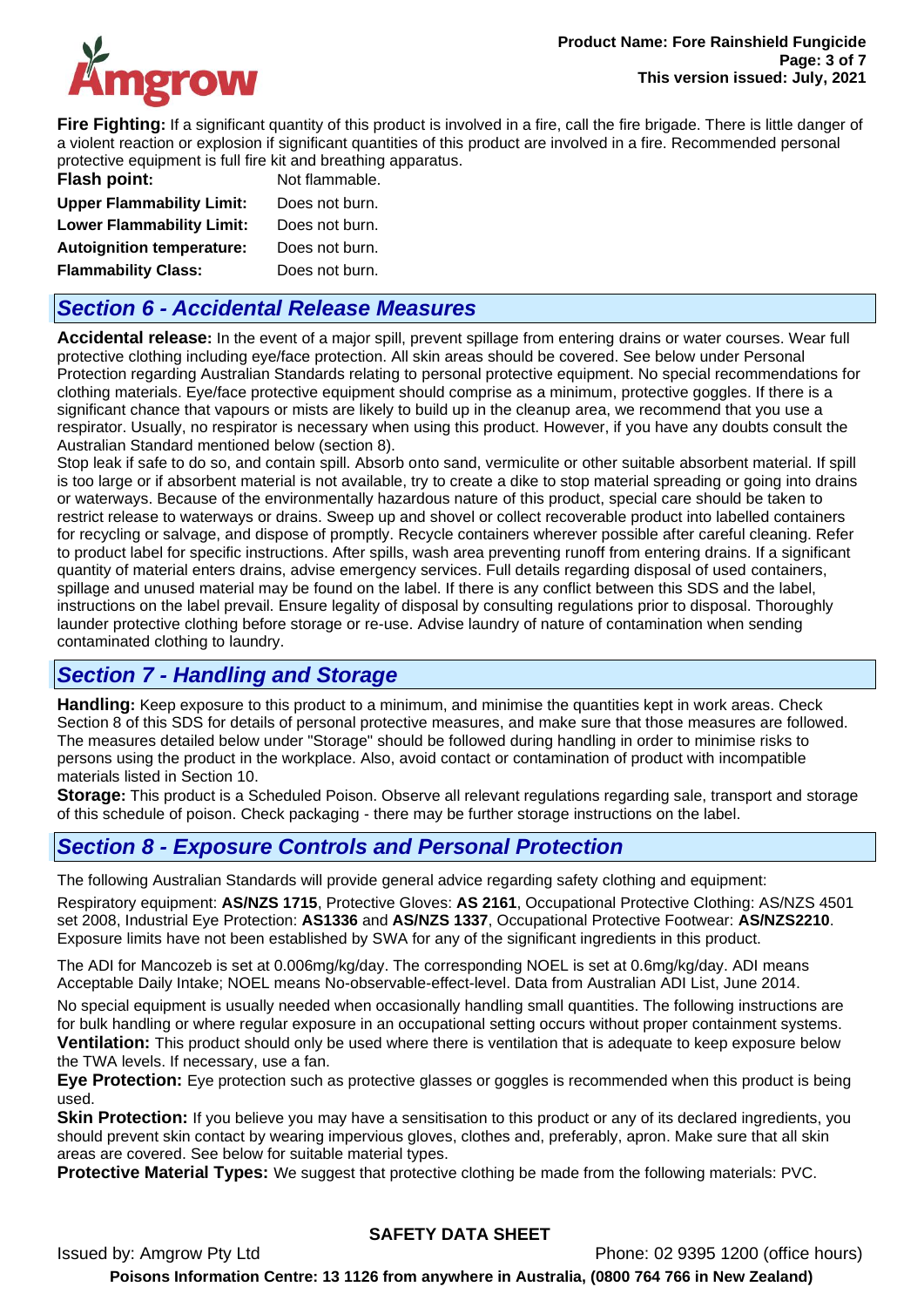

**Respirator:** Usually, no respirator is necessary when using this product. However, if you have any doubts consult the Australian Standard mentioned above.

Safety deluge showers should, if practical, be provided near to where this product is being handled commercially.

### *Section 9 - Physical and Chemical Properties:*

| <b>Physical Description &amp; colour:</b> | Blue/green liquid.             |
|-------------------------------------------|--------------------------------|
| Odour:                                    | Sulphurous odour.              |
| <b>Boiling Point:</b>                     | Approximately 100°C at 100kPa. |
| <b>Freezing/Melting Point:</b>            | 0°C.                           |
| <b>Volatiles:</b>                         | 53-55%                         |
| <b>Vapour Pressure:</b>                   | 2.24 kPa at $20^{\circ}$ C     |
| <b>Vapour Density:</b>                    | Less than water.               |
| <b>Specific Gravity:</b>                  | $1.3 - 1.4$                    |
| <b>Water Solubility:</b>                  | Dispersible.                   |
| pH:                                       | 5-6                            |
| <b>Volatility:</b>                        | No data.                       |
| <b>Odour Threshold:</b>                   | No data.                       |
| <b>Evaporation Rate:</b>                  | No data.                       |
| <b>Coeff Oil/water Distribution:</b>      | No data                        |
| <b>Viscosity:</b>                         | 200-1000 cPs                   |
| <b>Autoignition temp:</b>                 | Does not burn.                 |
|                                           |                                |

### *Section 10 - Stability and Reactivity*

**Reactivity:** This product is unlikely to react or decompose under normal storage conditions. However, if you have any doubts, contact the supplier for advice on shelf life properties.

**Conditions to Avoid:** Store in the closed original container in a dry, cool, well-ventilated area out of direct sunlight. **Incompatibilities:** acids, oxidising agents.

**Fire Decomposition:** This product is likely to decompose only after heating to dryness, followed by further strong heating. Combustion forms carbon dioxide, and if incomplete, carbon monoxide and possibly smoke. May form nitrogen and its compounds, and under some circumstances, oxides of nitrogen. Occasionally hydrogen cyanide gas in reducing atmospheres. May form oxides of sulfur (sulfur dioxide is a respiratory hazard) and other sulfur compounds. Most will have a foul odour. Carbon monoxide poisoning produces headache, weakness, nausea, dizziness, confusion, dimness of vision, disturbance of judgment, and unconsciousness followed by coma and death. **Polymerisation:** Polymerisation reactions are unlikely; they are not expected to occur.

## *Section 11 - Toxicological Information*

**Toxicity:** An information profile for Mancozeb is available at http://extoxnet.orst.edu/pips/ghindex.html Acute toxicity: Mancozeb is practically nontoxic orally with reported oral LD<sub>50</sub> of more than 5000 to more than 11,200 mg/kg in rats. Dermally it is also practically nontoxic, with reported dermal  $LD_{50}$  values of more than 10,000 mg/kg in rats, and more than 5000 mg/kg in rabbits. It is a mild skin irritant and sensitizer, and a mild to moderate eye irritant in rabbits. Workers with occupational exposure to Mancozeb have developed sensitization rashes.

**Chronic toxicity:** No toxicological effects were apparent in rats fed dietary doses of 5 mg/kg/day in a long-term study. Impaired thyroid function was observed as lower iodine uptake after 24 months in dogs fed doses of 2.5 and 25 mg/kg/day of Mancozeb, but not in those dogs fed 0.625 mg/kg/day. A major toxicological concern in situations of chronic exposure is the generation of ethylenethiourea (ETU) in the course of Mancozeb metabolism, and as a contaminant in Mancozeb production. ETU may also be produced when EBDCs are used on stored produce, or during cooking. In addition to having the potential to cause goitre, a condition in which the thyroid gland is enlarged, this metabolite has produced birth defects and cancer in experimental animals.

**Reproductive effects:** In a three-generation rat study with Mancozeb at a dietary level of 50 mg/kg/day there was reduced fertility but no indication of embryotoxic effects. It is unlikely that Mancozeb will produce reproductive effects in humans under normal circumstances.

**Teratogenic effects:** No teratogenic effects were observed in a three-generation rat study with Mancozeb at a dietary level of 50 mg/kg/day. Developmental abnormalities of the body wall, central nervous system, eye, ear, and musculoskeletal system were observed in experimental rats which were given a very high dose of 1320 mg/kg of Mancozeb on the 11th day of pregnancy. In view of the conflicting evidence, the teratogenicity of Mancozeb is properly known.

### **SAFETY DATA SHEET**

Issued by: Amgrow Pty Ltd Phone: 02 9395 1200 (office hours) **Poisons Information Centre: 13 1126 from anywhere in Australia, (0800 764 766 in New Zealand)**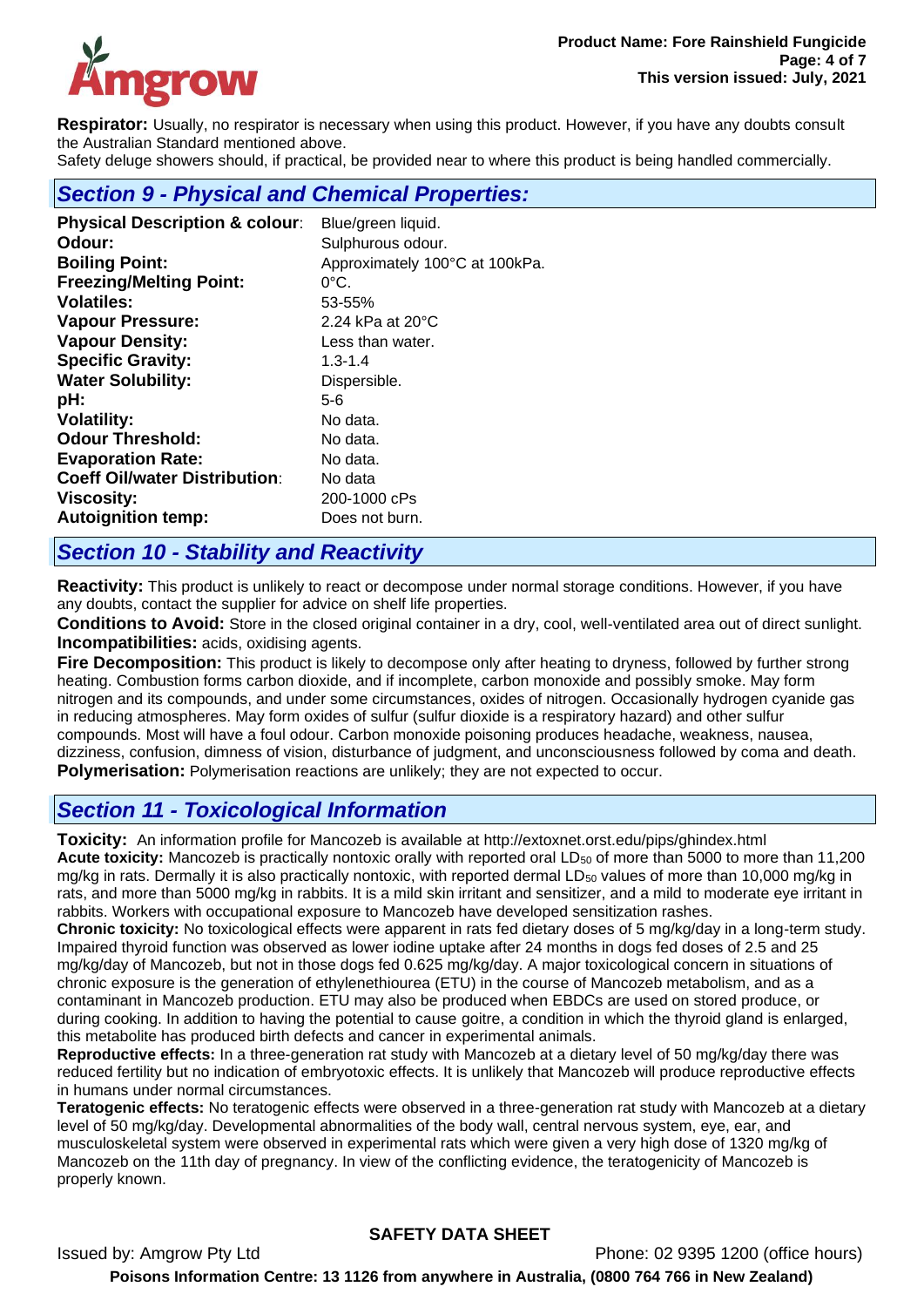

**Mutagenic effects:** Mancozeb was found to be mutagenic in one set of tests, while in another it did not cause mutations. Mancozeb is thought to be similar to Maneb, which was not mutagenic in the Ames Test. Data regarding the mutagenicity are inconclusive but suggest that Mancozeb is either not mutagenic or weakly mutagenic. **Carcinogenic effects:** No data are available regarding the carcinogenic effects of Mancozeb. While studies of other EBDCs indicate they are not carcinogenic, ETU (a Mancozeb metabolite), has caused cancer in experimental animals at high doses. Thus, the carcinogenic potential of Mancozeb is not currently known.

**Organ toxicity:** The main target organ of Mancozeb is the thyroid gland; the effects may be due to the metabolite ETU.

**Fate in humans and animals:** Mancozeb is rapidly absorbed into the body from the gastrointestinal tract, distributed to various target organs, and almost completely excreted in 96 hours. ETU is the major Mancozeb metabolite of toxicological significance, with carbon disulfide as a minor metabolite. There is no data to hand indicating any particular target organs.

Mancozeb is a SWA Class 3 Reproductive risk, possible risk of harm to the unborn child. Mancozeb is classed by SWA as a potential sensitiser by skin contact.

### *Classification of Hazardous Ingredients*

Ingredient **Risk Phrases** 

Mancozeb Conc>=5%: Xn; R63; R43 Reproductive toxicity - category 2 Skin sensitisation - category 1 Hazardous to the aquatic environment (acute) - category 1

### *Potential Health Effects*

#### **Persons sensitised to mancozeb should avoid contact with this product.**

### **Inhalation:**

**Short Term Exposure:** This product is an inhalation irritant. Symptoms may include headache, irritation of nose and throat and increased secretion of mucous in the nose and throat. Other symptoms may also become evident, but they should disappear after exposure has ceased if treatment is prompt.

**Long Term Exposure:** No data for health effects associated with long term inhalation.

### **Skin Contact:**

**Short Term Exposure:** Classified as a potential sensitiser by skin contact. Exposure to a skin sensitiser, once sensitisation has occurred, may manifest itself as skin rash or inflammation, and in some individuals this reaction can be severe. However product is unlikely to cause any discomfort in normal use.

**Long Term Exposure:** No data for health effects associated with long term skin exposure.

### **Eye Contact:**

**Short Term Exposure:** This product may be irritating to eyes, but is unlikely to cause anything more than mild transient discomfort.

**Long Term Exposure:** No data for health effects associated with long term eye exposure.

#### **Ingestion:**

**Short Term Exposure:** Significant oral exposure is considered to be unlikely. This product is unlikely to cause any irritation problems in the short or long term.

**Long Term Exposure:** No data for health effects associated with long term ingestion.

#### **Carcinogen Status:**

**SWA:** No significant ingredient is classified as carcinogenic by SWA.

**NTP:** No significant ingredient is classified as carcinogenic by NTP.

**IARC:** No significant ingredient is classified as carcinogenic by IARC.

### *Section 12 - Ecological Information*

This product is very toxic to aquatic organisms.

**Effects on birds:** Mancozeb is not harmful to birds, with reported -day dietary LC<sub>50</sub> values in bobwhite quail and mallard ducklings of greater than 10,000 ppm. The 10-day dietary LC<sub>50</sub> values of 6400 ppm and 3200 ppm are reported for mallard ducks and Japanese quail, respectively.

**Effects on aquatic organisms:** Mancozeb is very highly toxic to aquatic organisms on an acute basis. LC<sub>50</sub> or EC<sub>50</sub> is <1 mg/L in most sensitive species tested.

**Effects on other organisms:** Mancozeb is not toxic to honeybees.

**Environmental Fate:** 

### **SAFETY DATA SHEET**

Issued by: Amgrow Pty Ltd Phone: 02 9395 1200 (office hours)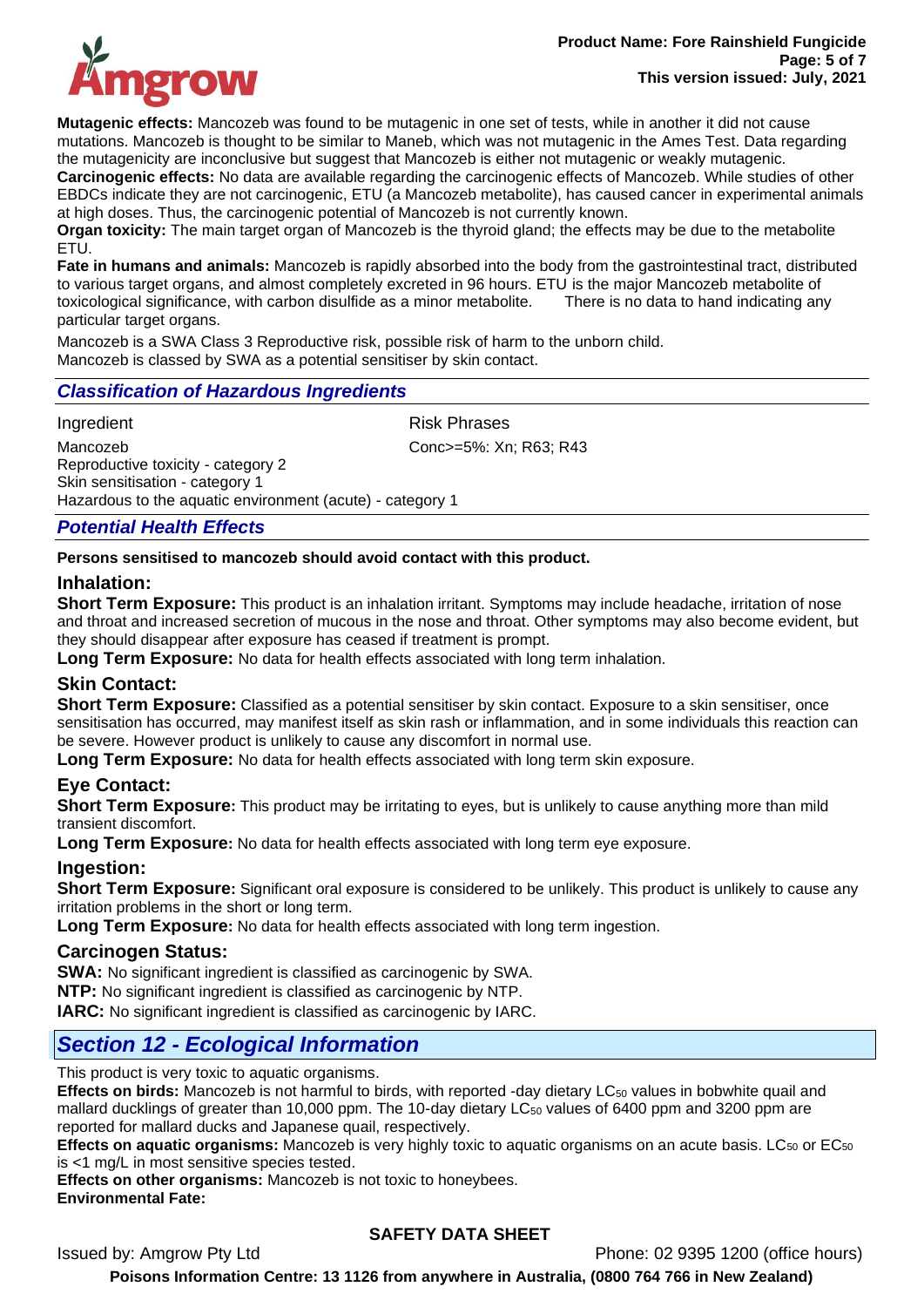

**Breakdown in soil and groundwater:** Mancozeb is of low soil persistence, with a reported field half-life of 1 to 7 days. Mancozeb rapidly and spontaneously degrades to ETU in the presence of water and oxygen. ETU may persist for longer, on the order of 5 to 10 weeks. Because Mancozeb is practically insoluble in water, it is unlikely to infiltrate groundwater.

**Breakdown in water:** Mancozeb degrades in water with a half-life of 1 to 2 days in slightly acidic to slightly alkaline conditions.

**Breakdown in vegetation:** When used as directed, Mancozeb is not poisonous to plants.

### *Section 13 - Disposal Considerations*

**Disposal:** Special help is available for the disposal of Agricultural Chemicals. The product label will give general advice regarding disposal of small quantities, and how to cleanse containers. However, for help with the collection of unwanted rural chemicals, contact ChemClear 1800 008 182 http://www.chemclear.com.au/ and for help with the disposal of empty drums, contact DrumMuster http://www.drummuster.com.au/ where you will find contact details for your area.

## *Section 14 - Transport Information*

**Not subject to the ADG Code when transported by Road or Rail in Australia, in packages 500kg(L) or less; or IBCs, but classed as Dangerous by IATA and IMDG/IMSBC when carried by Air or Sea transport (see details below).** 

**UN Number:** 3082, ENVIRONMENTALLY HAZARDOUS SUBSTANCE, LIQUID, N.O.S.

**Hazchem Code:** •3Z

**Special Provisions:** 179, 274, 331, 335, AU01

**Limited quantities:** ADG 7 specifies a Limited Quantity value of 5 L for this class of product.

**Dangerous Goods Class:** Class 9: Miscellaneous Dangerous Goods.

**Packing Group:** III

**Packing Instruction:** P001, IBC03, LP01

Class 9 Miscellaneous Dangerous Goods shall not be loaded in the same vehicle or packed in the same freight container with Dangerous Goods of Class 1 (Explosives).

## *Section 15 - Regulatory Information*

**AICS:** All of the significant ingredients in this formulation are compliant with NICNAS regulations. The following ingredient: Mancozeb, is mentioned in the SUSMP.

## *Section 16 - Other Information*

#### **This SDS contains only safety-related information. For other data see product literature.**

#### **Acronyms:**

| <b>ADG Code</b><br><b>AICS</b> | Australian Code for the Transport of Dangerous Goods by Road and Rail (7 <sup>th</sup> edition)<br>Australian Inventory of Chemical Substances |
|--------------------------------|------------------------------------------------------------------------------------------------------------------------------------------------|
|                                |                                                                                                                                                |
| <b>SWA</b>                     | Safe Work Australia, formerly ASCC and NOHSC                                                                                                   |
| <b>CAS number</b>              | <b>Chemical Abstracts Service Registry Number</b>                                                                                              |
| <b>Hazchem Code</b>            | Emergency action code of numbers and letters that provide information to emergency<br>services especially firefighters                         |
| <b>IARC</b>                    | International Agency for Research on Cancer                                                                                                    |
| <b>NOS</b>                     | Not otherwise specified                                                                                                                        |
| <b>NTP</b>                     | National Toxicology Program (USA)                                                                                                              |
| <b>R-Phrase</b>                | <b>Risk Phrase</b>                                                                                                                             |
| <b>SUSMP</b>                   | Standard for the Uniform Scheduling of Medicines & Poisons                                                                                     |
| <b>UN Number</b>               | <b>United Nations Number</b>                                                                                                                   |
|                                | THIS SOS SUMMADISES OUD DESTIZIONALEDSE OF THE HEALTH AND SAFETY HAZADD INFORMATION OF THE DRODUST AND HOM                                     |

THIS SDS SUMMARISES OUR BEST KNOWLEDGE OF THE HEALTH AND SAFETY HAZARD INFORMATION OF THE PRODUCT AND HOW TO SAFELY HANDLE AND USE THE PRODUCT IN THE WORKPLACE. EACH USER MUST REVIEW THIS SDS IN THE CONTEXT OF HOW THE PRODUCT WILL BE HANDLED AND USED IN THE WORKPLACE. IF CLARIFICATION OR FURTHER INFORMATION IS NEEDED TO ENSURE THAT AN APPROPRIATE RISK ASSESSMENT CAN BE MADE,

THE USER SHOULD CONTACT THIS COMPANY SO WE CAN ATTEMPT TO OBTAIN ADDITIONAL INFORMATION FROM OUR SUPPLIERS OUR RESPONSIBILITY FOR PRODUCTS SOLD IS SUBJECT TO OUR STANDARD TERMS AND CONDITIONS, A COPY OF WHICH IS SENT TO OUR CUSTOMERS AND IS ALSO AVAILABLE ON REQUEST.

Please read all labels carefully before using product.

### **SAFETY DATA SHEET**

Issued by: Amgrow Pty Ltd Phone: 02 9395 1200 (office hours)